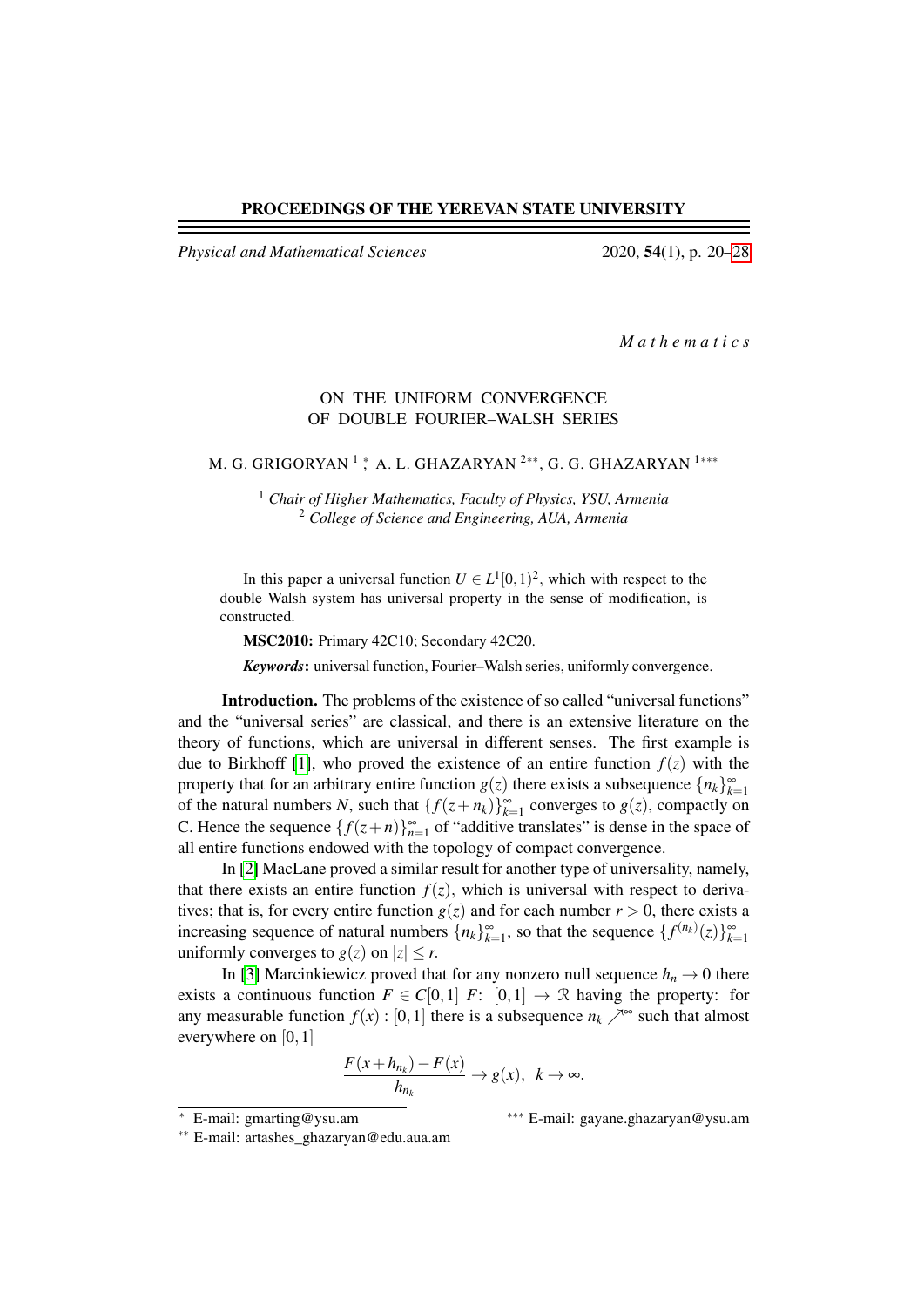In [\[4\]](#page-7-3) Grosse–Erdmann proved the existence of an infinitely differentiable function with universal Taylor expansion. Namely, there exists a function  $g(x) \in C^{\infty}(\mathbb{R})$ , with  $g(0) = 0$  such that the Taylor series at  $x_0 = 0$  is locally uniformly universal in  $C(\mathcal{R})$ , that is for any function  $f(x) \in C(\mathcal{R})$  with  $f(0) = 0$ and a number  $r > 0$  there exists a subsequence

$$
S_{n_k}(g,0)=\sum_{m=1}^{n_k}\frac{g^{(m)}(0)}{m!}x^m
$$

of partial sums of the Taylor series for  $g(x)$ , which converges to  $f(x)$  uniformly on the interval  $(-r, r)$ .

In [\[5–](#page-7-4)[13\]](#page-7-5) we constructed functions, whose universality is manifested through Fourier series with respect to the classical systems. Here we present results having a direct relation to the present work, in [\[5\]](#page-7-4) it is proved

*T* **h e o r e m 1.** There exists a (universal) function  $U \in L^1[0,1)$  with strictly *decreasing Fourier–Walsh coefficients such that for every almost everywhere finite measurable function on*  $[0,1]$  *one can find a (modified) function*  $g \in L^{\infty}[0,1)$ ,  $mes{x \in [0,1); g \neq f} < \varepsilon$  *such that*  $|c_k(g)| = c_k(U), \forall k \in spec(g)$ *, and the Fourier– Walsh series of*  $g(x)$  *converges uniformly on*  $[0,1)$ *, where*  $c_k(f) = \int_0^1 f(x)g(x)$  $f(x)\varphi_k(x)dx$ 

*and spec*(*f*) = { $k \in N$ ,  $c_k(f) \neq 0$  }.

In this paper we consider the following question: whether it is possible to get the similar result in two-dimensional case.

Note that a number of one dimensional classical results (theorems such as the L. Carleson theorem [\[14\]](#page-7-6): Fourier series of any function  $f \in L^2[0, 2\pi)$  in the trigonometric system converges almost everywhere on  $[0,2\pi)$ ; the M. Riesz theorem [\[15\]](#page-7-7): Fourier series of any function  $f \in L^p[0, 2\pi)$ ,  $p > 1$ , in the trigonometric system converges in  $L^p[0,2\pi)$  norm; the A. M. Kolmogorov theorem [\[16\]](#page-7-8): Trigonometric Fourier series of any function  $f \in L^p[0, 2\pi)$  converges in  $L^p[0, 2\pi)$ ,  $p \in (0, 1)$ , metric) cannot be extended to two-dimensional case. In this respect, even different (spherical, rectangular, square, etc.) partial sums differ sharply from each other in their properties in matters like convergence in  $L^p[0,2\pi)$ ,  $p \ge 1$ , and convergence almost everywhere. For example, in [\[17,](#page-7-9) [18\]](#page-7-10) Fefferman proved:

1) for each  $p \neq 2$  there exists a function  $f(x, y)$  from  $L^p[0, 2\pi)$ , for which the spherical partial sums of the trigonometric Fourier series do not converge in  $L^p[0,2\pi)$ norm;

2) there exists a continuous function  $f(x, y)$ , whose rectangular partial sums of the double trigonometric Fourier series diverge at any point  $[0,2\pi)^2$ . In [\[19\]](#page-7-11) Grigoryan constructed a function, whose spherical partial sums of the trigonometric double Fourier series diverge in  $L^p[0,2\pi)$  metrics for any  $p \in (0,1)$ . In paper [\[20\]](#page-7-12) Harris constructed a function  $f \in L^p[0,1)$ ,  $1 \le p < 2$ , such that the spherical partial sums of its Fourier series in the double Walsh system diverges almost everywhere and in  $L^p[0,1)$  norm. Note also that the almost everywhere convergence of the spherical

 $\mathbf 0$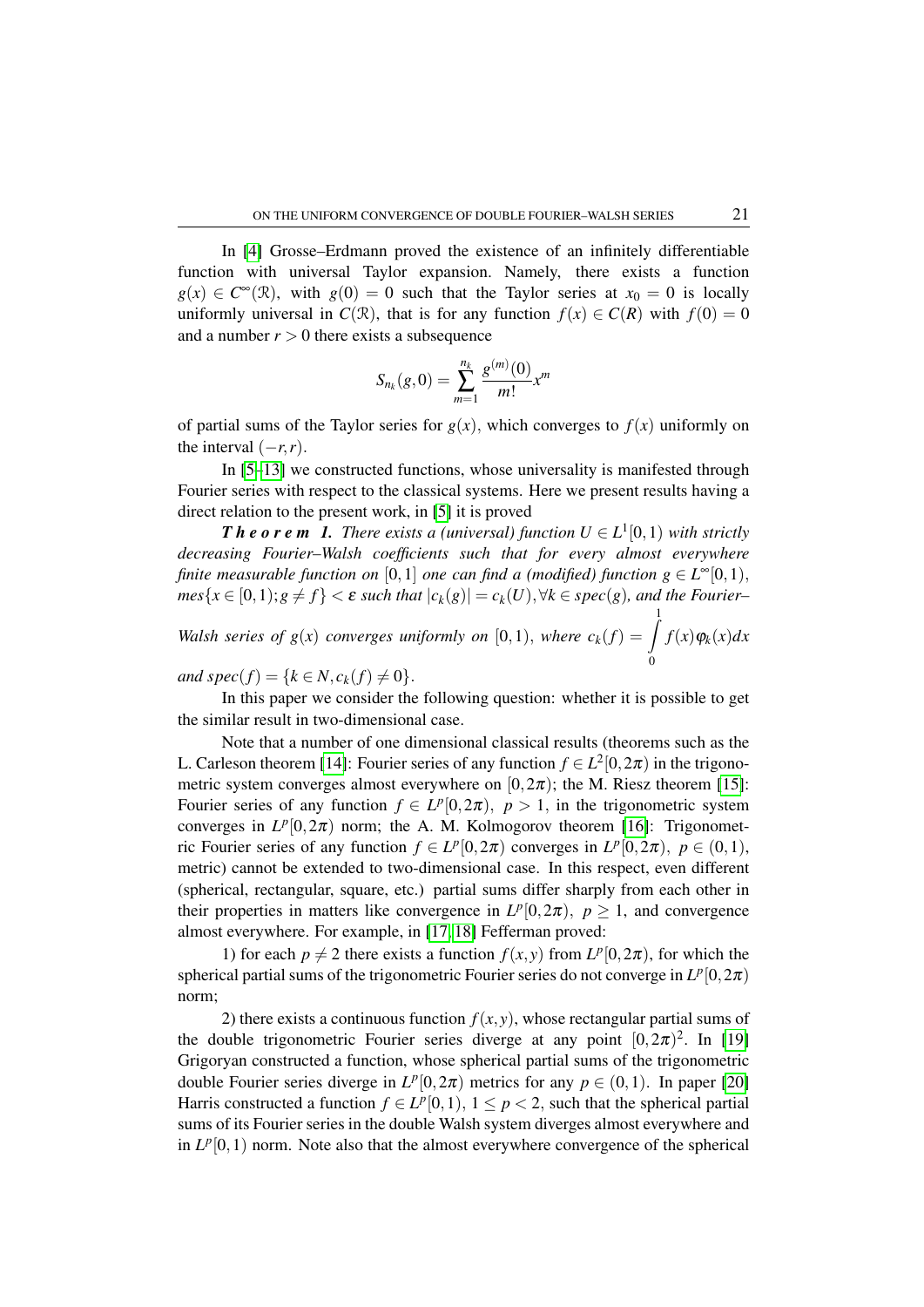partial sums of double Fourier and Fourier–Walsh series of continuous functions is still unknown.

Let |*E*| be the Lebesgue measure of a measurable set  $E \subset [0,1)$  or  $E \subset [0,1)^2$ . By  $L^{\infty}[0,1)$  we denote the space of all bounded measurable functions on  $[0,1)^2$  with the norm  $||\cdot||_{\infty} = ||\cdot||_{L^{\infty}[0,1)^2} = \text{sup}$  $\sup_{(x,y)\in[0,1)^2}\{|\cdot|\}.$ 

Let  $\Phi = {\varphi_k(x)}$  be the Walsh system in the Payley ordering (see [\[21,](#page-7-13) [22\]](#page-7-14)). We denote by  $c_{k,s}(f)$  the Fourier coefficients in the double Walsh system and by  $S_{N,M}((x, y), f)$  the rectangular partial sum of the Fourier–Walsh series of a function  $f(x, y) \in L^p[0, 1)^2$ ,

$$
c_{k,s}(f) = \int\limits_{0}^{1} \int\limits_{0}^{1} f(x,y) \varphi_k(x) \varphi_s(y) dx, S_{N,M}((x,y),f) = \sum_{ks=0}^{N,M} c_{k,s}(f) \varphi_k(x) \varphi_s(y).
$$

The spectrum of  $f(x, y)$  (denoted by  $spec(f)$ ) is the support of  $c_{k,s}(f)$ , i.e. the set of the pairs of integers, where  $c_{k,s}(f)$  is non-zero.

In this paper we will proof the following Theorem.

*T* **h e o r e m 2.** There exists a (universal) function  $U \in L^1[0,1)^2$  such that *for every almost everywhere finite measurable on* [0,1) 2 *function f*(*x*, *y*) *one can find a (modified) function*  $\tilde{g}(x, y) \in L^{\infty}[0, 1)^2$ ,  $mes\{(x, y) \in [0, 1)^2; g \neq f\} < \varepsilon$  with |*ck*,*s*(*g*)| = *ck*,*s*(*U*),∀(*k*,*s*) ∈ *spec*(*g*)*, whose Fourier–Walsh double series converges uniformly on* [0,1) <sup>2</sup> *by rectangles.*

We note that these universal functions are interesting in light of well-known classical theorems of Luzin [\[23\]](#page-7-15) and Menshov [\[24\]](#page-7-16) conserning the "correction of functions".

The following problems remain open:

*Question 1.* Is it possible to choose a modified function  $g(x)$  in the Theorem 1 that  $g \in C[0,1)$ ?

*Q u e s t i o n* 2. Is the Theorems 1 and 2 true for the trigonometric system? Main Lemmas. In the paper we use the following lemma, previously proved in [\[5\]](#page-7-4).

*Le* **m** m a A. Let a dyadic interval  $\Delta$  and numbers  $m_0 \in N$ ,  $\gamma \neq 0$ ,  $\delta \in (0,1)$ ,  $\theta \in \left(0,\frac{\mid \gamma \mid}{s}\right]$ δ  $\Big)$ ,  $0 < \theta < \frac{|\gamma|}{s}$ δ , *be given.*

*Then there exists a function g(x), a measurable set*  $E \subset \Delta$  *<i>with*  $|E| > (1 - \delta)|\Delta|$ *and polynomials H(x),*  $Q(x)$  *in the Walsh system*  $\{\varphi_k\}$  *of the form* 

$$
H(x) = \sum_{k=2^{m_0-1}}^{2^m} b_k \varphi_k(x), Q(x) = \sum_{k=2^{m_0}}^{2^m-1} \varepsilon_k b_k \varphi_k(x), \varepsilon_k = 0, \pm 1, \forall k \in [2^{m_0}, 2^m),
$$

*which satisfy the conditions:*

1) 
$$
\int_{0}^{1} |H(x)| dx < \theta;
$$
  
2) 
$$
g(x) = \begin{cases} \gamma, & \text{if } x \in E, \\ 0, & \text{if } x \notin \Delta; \end{cases}
$$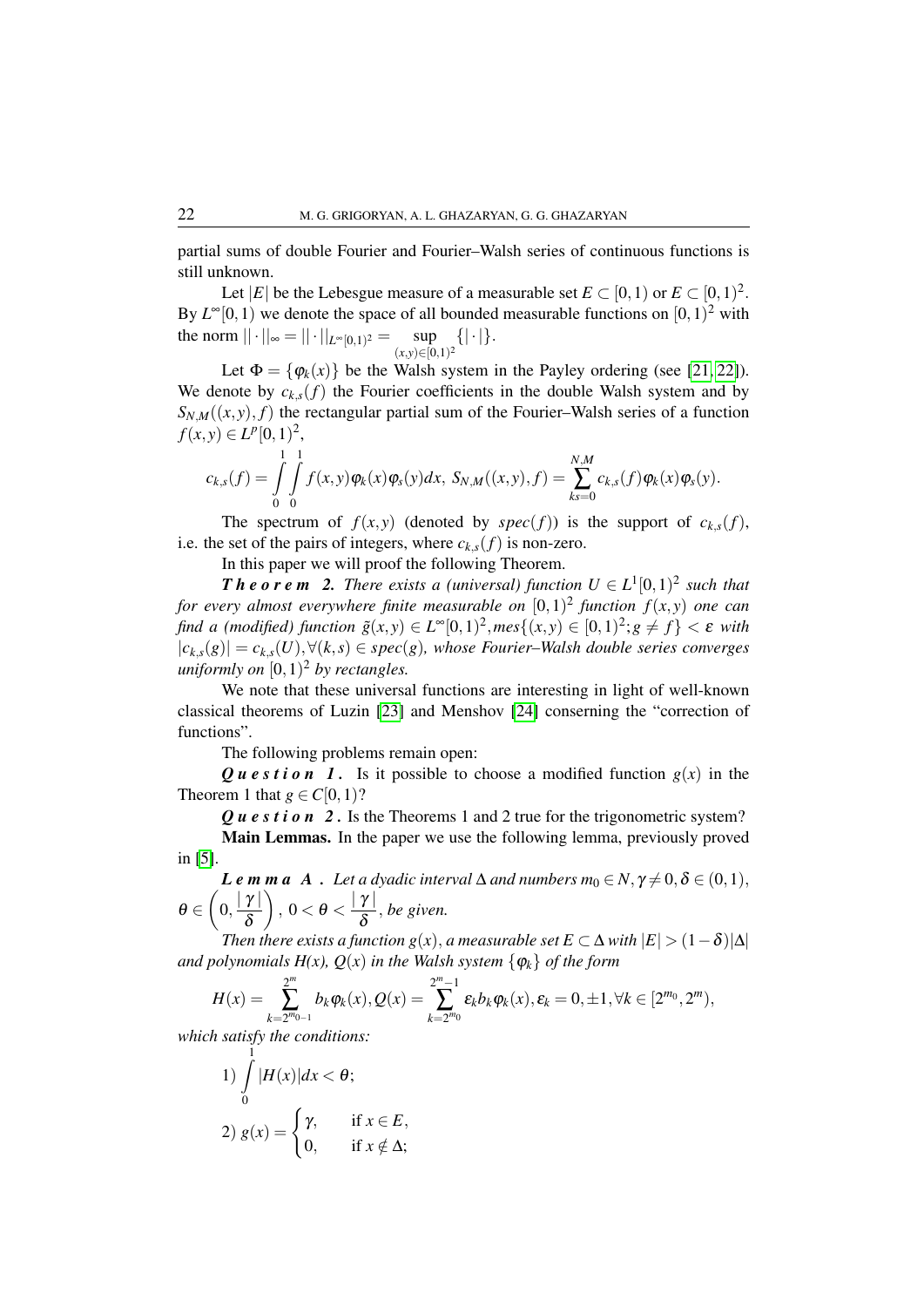3) 
$$
\left\| g(x) - Q(x) \right\|_{\infty} < \theta;
$$
  
4) 
$$
\max_{2^{m_0-1} \le n < 2^m} \left\| \sum_{k=2^{m_0}}^n \varepsilon_k b_k \varphi_k(x) \right\|_{\infty} < \frac{3|\gamma|}{\delta};
$$
  
5) 
$$
\left\| g(x) - Q(x) \right\|_{\infty} < \theta, \max_{2^{m_0-1} \le n < 2^m} \left\| \sum_{k=2^{m_0}}^n \varepsilon_k b_k \varphi_k(x) \right\|_{\infty} < \frac{3|\gamma|}{\delta}.
$$

Using this Lemma and an argument of [\[25\]](#page-7-17), we obtain the following lemma. *Le m m a B . Let number*  $N_0 > 1$ ,  $\theta, \delta \in (0,1)$  *and let*  $f(x, y)$  *be a polynomial in the Walsh double system*  $\{\varphi_k(x)\varphi_s(y)\}\$ . *Then there exists a function*  $g(x, y)$ ,

*a* measurable set  $E \subset [0,1)^2$  with  $|E| > (1 - \delta)$  and polynomials  $H(x, y)$ ,  $Q(x, y)$  in *the Walsh double system*  $\{\varphi_k(x)\varphi_s(y)\}$  *of the following form* 

$$
H(x,y) = \sum_{k,s=N_0}^{N} b_{k,s} \varphi_k(x) \varphi_s(y), \ Q(x,y) = \sum_{k,s=N_0}^{N} \varepsilon_{k,s}, b_{k,s} \varphi_k(x) \varphi_s(y), \ \varepsilon_{k,s} = 0; \pm 1,
$$

*which satisfy the conditions:*

1) 
$$
\int_{0}^{1} \int_{0}^{1} |H(x,y)| dx < \theta;
$$
  
\n2)  $g(x,y) = f(x,y),$  for all  $(x,y) \in E;$   
\n3)  $\left\| g(x,y) - Q(x,y) \right\|_{L^{\infty}[0,1)^2} < \theta;$   
\n4)  $\left\| g \right\|_{L^{\infty}[0,1)^2} < \frac{16\|f\|_{L^{\infty}[0,1)^2}}{\delta^2}.$   
\n5) 
$$
\max_{N_0 \le n < N} \left\| \sum_{k,s=N_0}^{n} \varepsilon_{k,s} b_{k,s} \varphi_k(x) \varphi_s(y) \right\|_{L^{\infty}[0,1)^2} < \frac{15\|f\|_{L^{\infty}[0,1)^2}}{\delta^2}.
$$

Proof of Theorem 2. Numbering all Walsh polynomials with rational coefficients, we can represent them as a sequence

<span id="page-3-0"></span>
$$
\{f_n(x,y)\}_{n=1}^{\infty}.
$$
 (1)

Consecutively, applying Lemma B, one can find a sequence of functions  ${g_n^{(j)}(x,y)}_{j=1}^n, n \ge 1$ , sets  ${E_n^{(j)}}_{j=1}^n, n \ge 1$ , and polynomials of the form

$$
H_n^{(j)}(x,y) = \sum_{k,s=M_n^{(j-1)}}^{M_n^{(j)}-1} b_{k,s} \varphi_k(x) \varphi_s(y), 1 \le j \le n,
$$
\n(2)

$$
Q_n^{(j)}(x,y) = \sum_{k,s=M_n^{(j-1)}}^{M_n^{(j)}-1} \varepsilon_{k,s}^{(n,j)} b_{k,s} \varphi_k(x) \varphi_s(y), \left(\varepsilon_{k,s}^{(n,j)} = \pm 1;0\right), 1 \le j \le n,
$$
 (3)

where

$$
1 < M_1^{(0)} < M_1^{(1)} = M_2^{(0)} < M_2^{(1)} < M_2^{(2)} < \\
& \lt M_{n-1}^{(n-1)} = M_n^{(0)} < M_n^{(1)} < \ldots < M_n^{(n)} = M_{n+1}^{(0)} < M_{n+1}^{(1)} \ldots,
$$
\n<sup>(4)</sup>

which satisfy the conditions

<span id="page-3-1"></span>
$$
g_n^{(j)}(x, y) = f_n(x, y) \text{ for } (x, y) \in E_n^{(j)}, |E_n^{(j)}| = 1 - 2^{-j-n},
$$
 (5)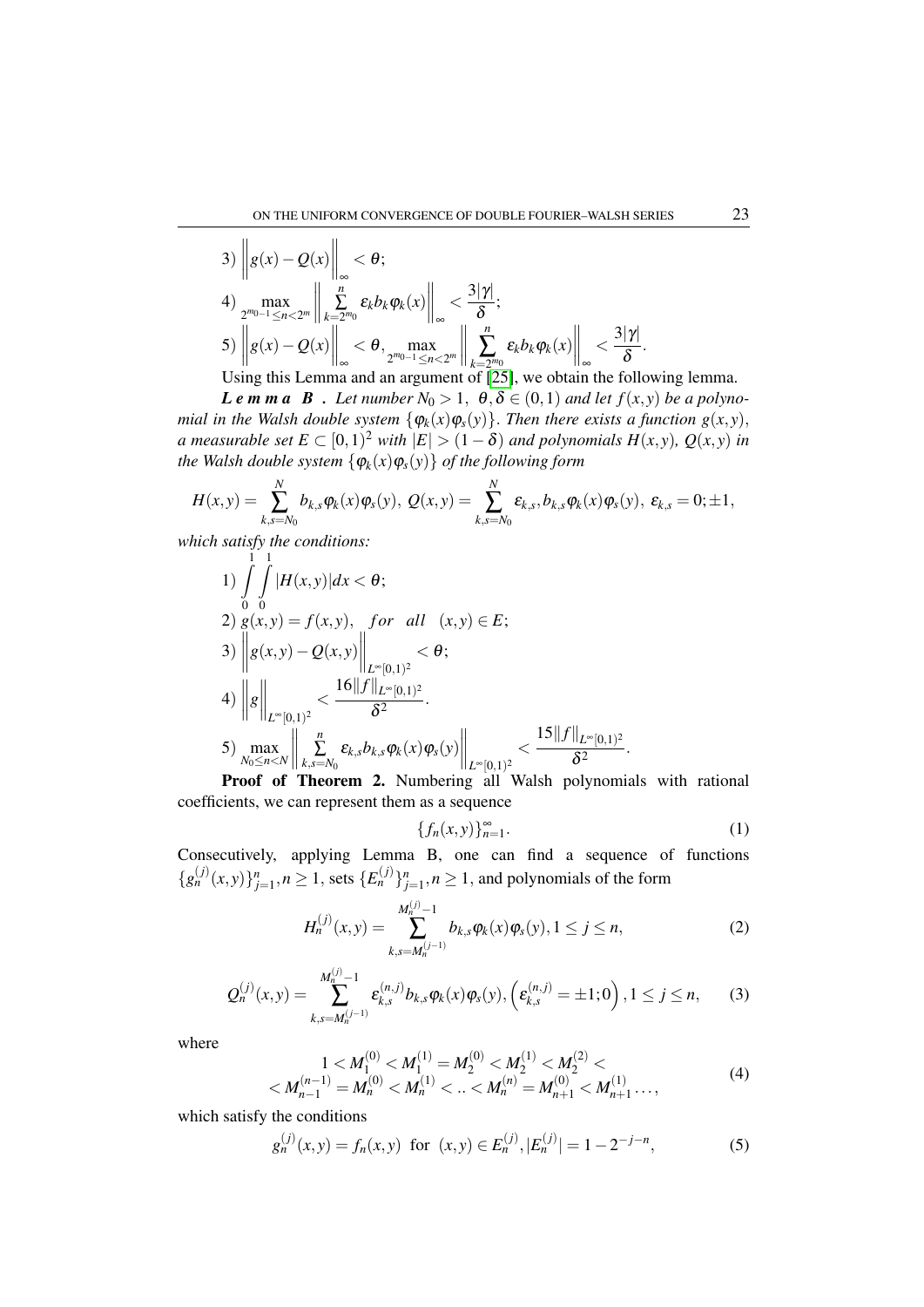<span id="page-4-4"></span>
$$
||g_n^{(j)}||_{L^{\infty}[0,1)^2} < 2^{2j+4}||f_n||_{L^{\infty}[0,1)^2}, \ ||g_n^{(j)} - Q_n^{(j)}||_{L^{\infty}[0,1)^2} < 2^{-4n}, \ 1 \le j \le n,
$$
 (6)

<span id="page-4-5"></span>
$$
\max_{M_n^{(j-1)} \le l,m < M_n^{(j)}} \left\| \sum_{k=2^{m_n^{(j-1)}}}^{l,m} \varepsilon_k^{(n,j)} b_k \varphi_k(x) \varphi_s(y) \right\|_{L^\infty[0,1)^2} < 2^{2j+8} ||f_n||_{L^\infty[0,1)^2}, \quad (7)
$$

<span id="page-4-0"></span>
$$
\int_{0}^{1} \int_{0}^{1} \left| H_{n}^{(j)}(x, y) \right| dx dy < 4^{-(n+j)}, 1 \le j \le n.
$$
 (8)

We define the function  $U(x, y)$  in following way:

<span id="page-4-1"></span>
$$
U(x,y) = \sum_{n=1}^{\infty} \sum_{j=1}^{n} \left( \sum_{k,s=M_n^{(j-1)}}^{M_n^{(j)}-1} b_{k,s} \varphi_k(x) \varphi_s(y) \right) = \sum_{k,s=0}^{\infty} b_{k,s} \varphi_k(x) \varphi_s(y).
$$
 (9)

It is clear that

$$
\int_{0}^{1} \int_{0}^{1} |U(x, y)| dx dy \le \sum_{n=1}^{\infty} \sum_{j=1}^{n} \left( \int_{0}^{1} \int_{0}^{1} \left| H_{n}^{(j)}(x, y) \right| dx dy \right) < \sum_{n=1}^{\infty} \sum_{j=1}^{n} 4^{-(n+j)} < 1. \tag{10}
$$

From this and [\(8\)](#page-4-0), [\(9\)](#page-4-1) we have

<span id="page-4-6"></span>
$$
b_{k,s} = c_{k,s}(U), \ \ k, s = 0, 1, 2, \dots \tag{11}
$$

Let  $f(x, y)$  be an almost everywhere finite measurable function on  $[0, 1)^2$ . Taking into account Luzin's theorem, without loss of generality, one may assume that *f*(*x*, *y*) ∈ *C*[0, 1)<sup>2</sup>. It is easy to see, that one can choose a subsequence { $f_{k_n}(x, y)$ } $_{n=1}^{\infty}$ from the sequence [\(1\)](#page-3-0) such that

<span id="page-4-2"></span>
$$
\lim_{N \to \infty} \left\| \sum_{n=1}^{N} f_{k_n} - f \right\|_{L^{\infty}[0,1)^2} = 0, \ \ ||f_{k_n}||_{L^{\infty}[0,1)^2} \le 4^{-2n},
$$
\n
$$
n \ge 2, \ k_1 > j_0 = [\log_{\frac{1}{2}} \delta] + 1.
$$
\n(12)

We put

$$
Q_1(x,y) = Q_{k_1}^{(j_0+1)}(x,y), \ E_1 = E_{k_1}^{(j_0+1)}, \ g_1(x,y) = g_{k_1}^{(j_0+1)}(x,y). \tag{13}
$$

Suppose that natural numbers  $k_1 = v_1 < \ldots < v_{q-1}$ , functions  $f_{v_n}(x, y)$ ,  $g_n(x, y)$ ,  $1 \le n \le q-1$ , sets  $E_n$ ,  $1 \le n \le q-1$ , and polynomials

$$
Q_n(x,y) = Q_{\nu_n}^{(n+j_0)}(x,y) = \sum_{k,s=M_{\nu_n}^{(n+j_0)-1}}^{M_{\nu_n}^{(n+j_0)-1}} \delta_{k,s}^{(\nu_n,n+j_0)} b_{k,s} \varphi_k(x) \varphi_s(y)
$$

are already defined and for all  $1 \le n \le q-1$ , and they satisfy the conditions:

<span id="page-4-3"></span>
$$
g_n(x, y) = f_{k_n}(x, y), (x, y) \in E_n, |E_n| > 1 - \delta 2^{-n},
$$
  
\n
$$
||g_n||_{L^{\infty}[0,1)^2} < 5\delta^{-2}2^{-(n-8)}, \left\| \sum_{k=1}^{q-1} [Q_k - g_k] \right\|_{L^{\infty}[0,1)^2} < 2^{-4(q-1)},
$$
  
\n
$$
\max_{M_{\nu_n}^{(n+j_0-1)} \le l, m < M_{\nu_n}^{(n+j_0)}} \left\| \sum_{k,s=M_{\nu_n}^{(n+j_0-1)}}^{l,m} \varepsilon_{k,s}^{(\nu_n, n+j_0)} b_{k,s} \varphi_k(x) \varphi_s(y) \right\|_{L^{\infty}[0,1)^2} < 2^{-n}.
$$
\n(14)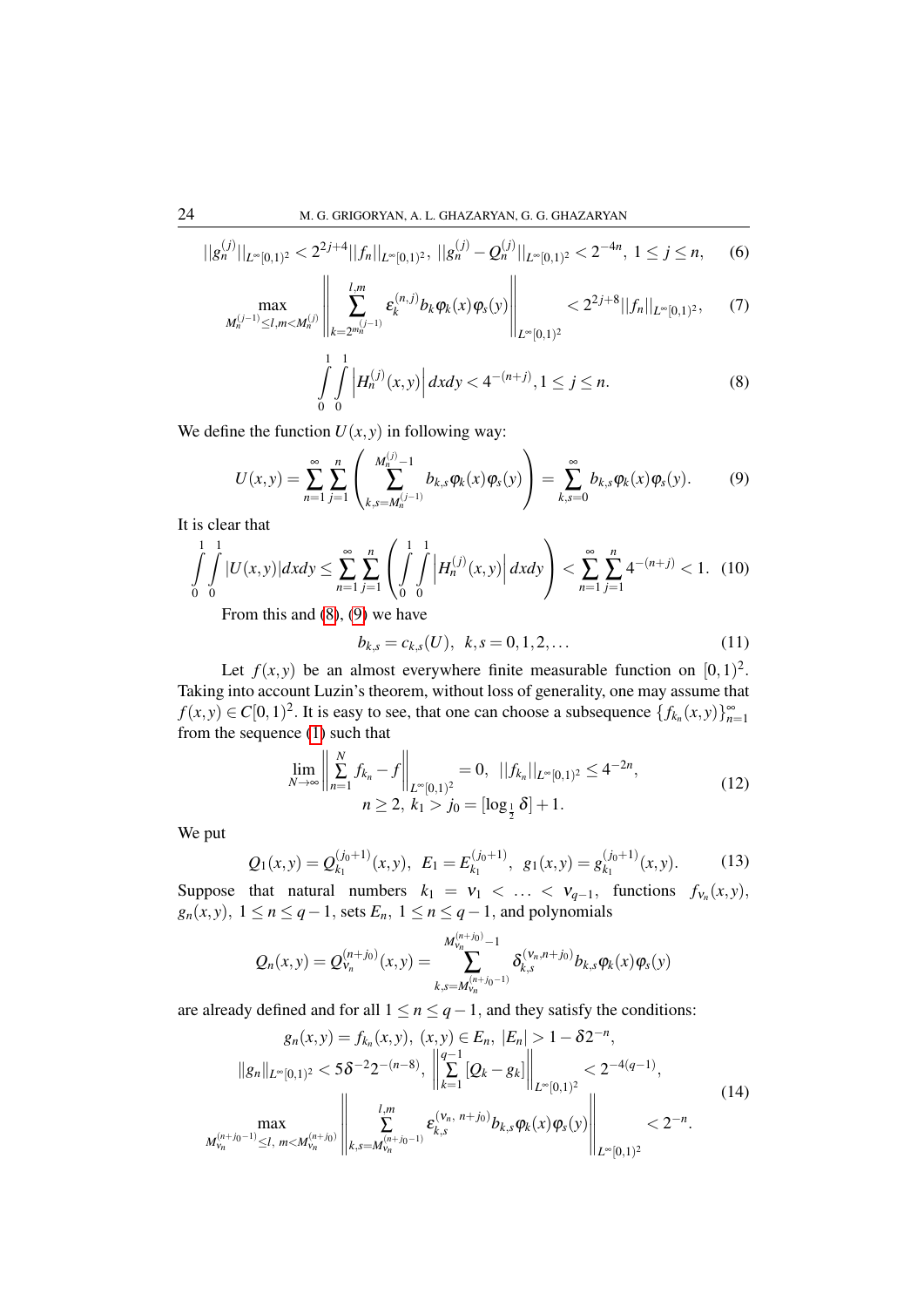It is easy to see that one can choose a function  $f_{v_q}(x, y)$  ( $v_q > v_{q-1}$ ) from the sequence [\(1\)](#page-3-0) such that

<span id="page-5-0"></span>
$$
\left\|f_{v_q} - \left(f_{k_q} - \sum_{i=1}^{q-1} [Q_i - g_i]\right)\right\|_{L^\infty[0,1)^2} < 2^{-4q}.\tag{15}
$$

By virtue of  $(12)$ ,  $(14)$  and  $(15)$ , we have

<span id="page-5-3"></span>
$$
||f_{V_q}||_{\infty} \leq \left||f_{V_q} - \left(f_{k_q} - \sum_{i=1}^{q-1} [Q_i - g_i]\right)\right||_{L^{\infty}[0,1)^2} ++ ||f_{k_q}||_{L^{\infty}[0,1)^2} + \left||\sum_{i=1}^{q-1} [Q_i - g_i]\right||_{L^{\infty}[0,1)^2} < 2^{-4(q-3)}.
$$
\n(16)

We put

<span id="page-5-1"></span>
$$
g_q(x, y) = f_{k_q}(x, y) + [g_{\nu_q}^{(q+j_0)}(x, y) - f_{\nu_q}(x, y)], \ E_q = E_{\nu_q}^{(q+j_0)}, \tag{17}
$$

<span id="page-5-2"></span>
$$
Q_q(x,y) = Q_{V_q}^{(q+j_0)}(x,y) = \sum_{k,s=M_{V_q}^{(q+j_0-1)}}^{M_{V_q}^{(q+j_0)}-1} \varepsilon_{k,s}^{(V_q,q+j_0)} b_{k,s} \varphi_k(x) \varphi_s(y).
$$
 (18)

Taking into account [\(5\)](#page-3-1) and [\(17\)](#page-5-1), we get

$$
g_q(x, y) = f_{k_q}(x, y), \ (x, y) \in E_q.
$$
 (19)

By virtue of  $(6)$  and  $(14)$   $(15)$ ,  $(17)$  and  $(18)$  we obtain

$$
\left\| \sum_{j=1}^{q} [Q_j - g_j] \right\|_{L^{\infty}[0,1)^2} = \left\| \sum_{j=1}^{q-1} [Q_j - g_j] + Q_q - g_q \right\|_{L^{\infty}[0,1)^2} \le
$$
\n
$$
\leq \left\| f_{\nu_q} - \left( f_{k_q} - \sum_{j=1}^{q-1} [Q_j - g_j] \right) \right\|_{L^{\infty}[0,1)^2} +
$$
\n
$$
+ \left\| g_{\nu_q}^{(q+j_0)} - Q_{\nu_q}^{(q+j_0)} \right\|_{L^{\infty}[0,1)^2} < 2^{-4q}.
$$
\n
$$
(20)
$$

Obviously (see [\(7\)](#page-4-5) and [\(16\)](#page-5-3)),

<span id="page-5-6"></span>
$$
\max_{M_{\nu_q}^{(q+j_0-1)} \le l,m < M_{\nu_q}^{(q+j_0)}} \left\| \sum_{k,s=M_{\nu_q}^{(q+j_0-1)}}^{l,m} \varepsilon_{k,s}^{(\nu_q, q+j_0)} b_{k,s} \varphi_k(x) \varphi_s(y) \right\|_{L^\infty[0,1)^2} < 2^{-q}.\tag{21}
$$

From  $(6)$ ,  $(14)$ – $(16)$  it follows that

<span id="page-5-4"></span>
$$
||g_q||_{L^{\infty}[0,1)^2} \leq \left||f_{v_q} - \left(f_{k_q} - \sum_{i=1}^{q-1} [Q_i - g_i] \right) \right||_{L^{\infty}[0,1)^2} + \left||\sum_{j=1}^{q-1} [Q_j - g_j] \right||_{L^{\infty}[0,1)^2} ++ ||g_{v_q}^{(q+j_0)}||_{L^{\infty}[0,1)^2} < 4^{-2q} + 4^{-q+2} + 2^{2q+8j_0} ||f_{v_q}(x)||_{L^{\infty}[0,1)^2} < \frac{1}{\delta^2} 2^{-q+8}.
$$
\n(22)

Using induction one can find a sequence of functions  $\{g_q(x, y)\}_{q=1}^{\infty}$ , sets  ${E_q}_{q=1}^{\infty}$ , polynomials  ${Q_q(x,y)}$ , satisfying the conditions [\(16\)](#page-5-3)–[\(22\)](#page-5-4) for all  $q \ge 1$ . We put

<span id="page-5-5"></span>
$$
E = \bigcap_{q=1}^{\infty} E_q.
$$
 (23)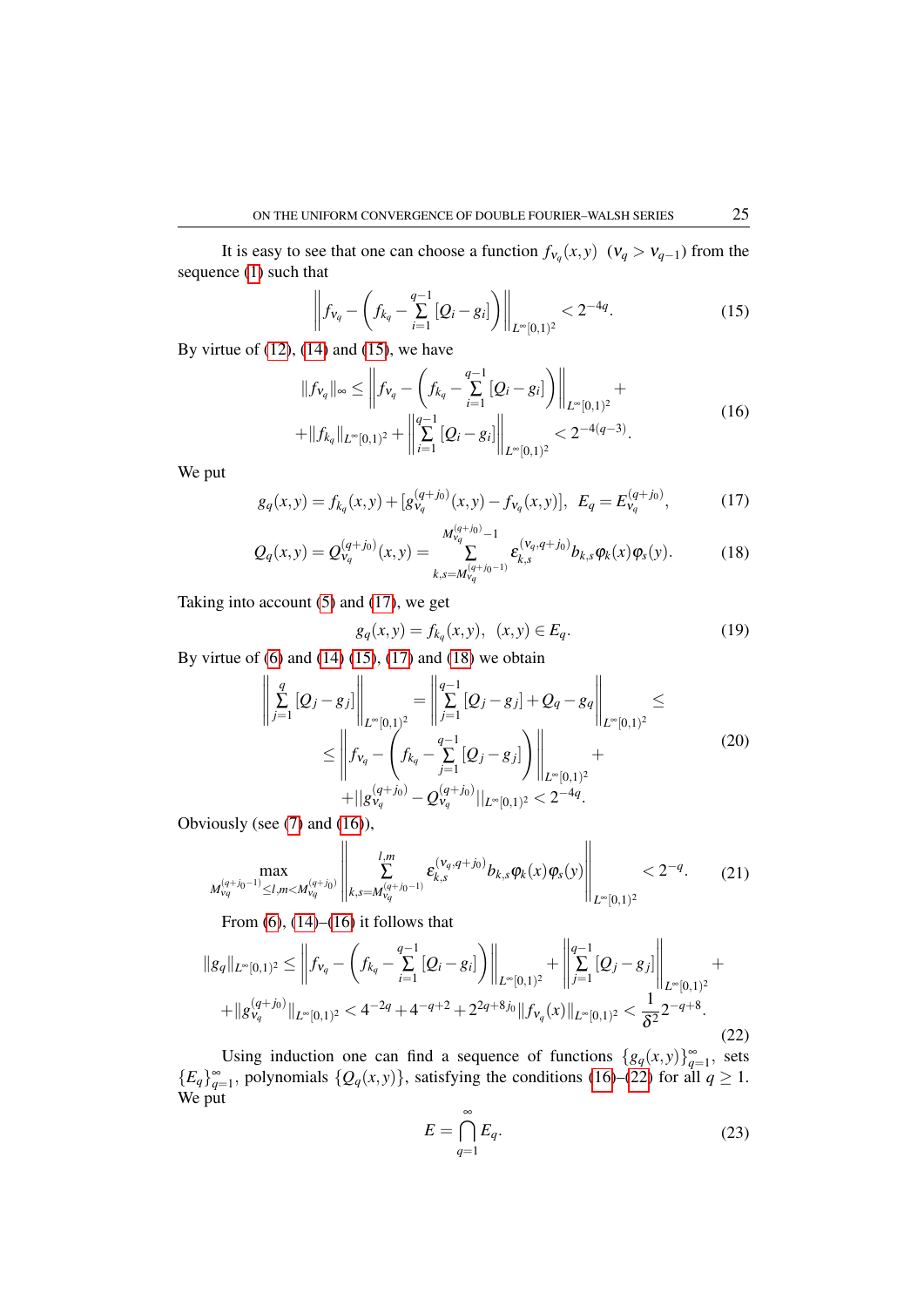From [\(5\)](#page-3-1), [\(17\)](#page-5-1), [\(22\)](#page-5-4) and [\(23\)](#page-5-5) it follows that

$$
|E| > 1 - \delta, \left\| \sum_{q=1}^{\infty} g_q \right\|_{L^{\infty}[0,1)^2} \le \sum_{q=1}^{\infty} \|g_q\|_{L^{\infty}[0,1)^2} < \infty.
$$
 (24)

We define the function  $\tilde{f}(x, y)$  and the sequence of numbers  $\{ \varepsilon_{k,s} \}_{k,s=0}^{\infty}$  in following way:

$$
\tilde{f}(x,y) = \sum_{q=1}^{\infty} g_q(x,y),
$$
\n(25)

<span id="page-6-0"></span>
$$
\varepsilon_{k,s} = \begin{cases} \varepsilon_{k,s}^{(v_q, q+j_0)}; k, s \in \left[ M_{v_q}, (q+j_0-1), M_{v_q}^{(q+j_0)} \right), q = 1, 2, ..., \\ 0; k, s \notin \bigcup_{q=1}^{\infty} \left[ M_{v_q}^{(q+j_0-1)}, M_{v_q}^{(q+j_0)} \right). \end{cases}
$$
(26)

From [\(12\)](#page-4-2), [\(16\)](#page-5-3), [\(18\)](#page-5-2)–[\(26\)](#page-6-0) it follows that

$$
\tilde{f}(x,y) \in L^{\infty}[0,1]^{2}, \quad \tilde{f}(x,y) = f(x,y), \quad (x,y) \in E,
$$
\n
$$
\left\| \begin{array}{c} M_{\nu_{q-1}}^{(q-1+j_{0})} - 1 \\ \sum_{k,s=0}^{n} k_{k,s} b_{k,s} \varphi_{k}(x) \varphi_{s}(y) - \tilde{f} \right\|_{\infty} =
$$
\n
$$
= \left\| \sum_{n=1}^{q-1} \left( \begin{array}{c} M_{\nu_{n}}^{(n+j_{0})} - 1 \\ \sum_{k=M_{\nu_{n}}^{(n+j_{0}-1)}} \varepsilon_{k,s}^{(v_{n}, n+j_{0})} b_{k} \varphi_{k}(x) \varphi_{s}(y) \end{array} \right) - \tilde{f} \right\|_{\infty} =
$$
\n
$$
= \left\| \sum_{n=1}^{q-1} Q_{n} - \tilde{f} \right\|_{L^{\infty}[0,1)^{2}} \leq \left\| \sum_{n=1}^{q-1} (Q_{n} - g_{n}) \right\|_{L^{\infty}[0,1)^{2}} + \sum_{n=q}^{\infty} ||g_{n}||_{L^{\infty}[0,1)^{2}} \leq 5\delta^{-2} 2^{-(q-10)}.
$$

From this and [\(21\)](#page-5-6) it follows that the series ∞  $\sum_{k,s=0}$  $\mathcal{E}_{k,s}b_{k,s}\varphi_k(x)\varphi_s(y)$  converges to the function  $\tilde{f}(x, y)$  uniformly on  $[0, 1)^2$  and, therefore (see [\(11\)](#page-4-6), [\(26\)](#page-6-0)),

$$
c_{k,s}(\tilde{f}) = \int_{0}^{1} \int_{0}^{1} \tilde{f}(x,y) \varphi_{k}(x) \varphi_{s}(y) dx dy = \varepsilon_{k,s} b_{k,s} = \varepsilon_{k,s} c_{k,s}(U), k,s = 0,1,2,...
$$

Theorem 2 is proved.

*Received 17.02.2020 Reviewed 21.03.2020 Accepted 30.03.2020*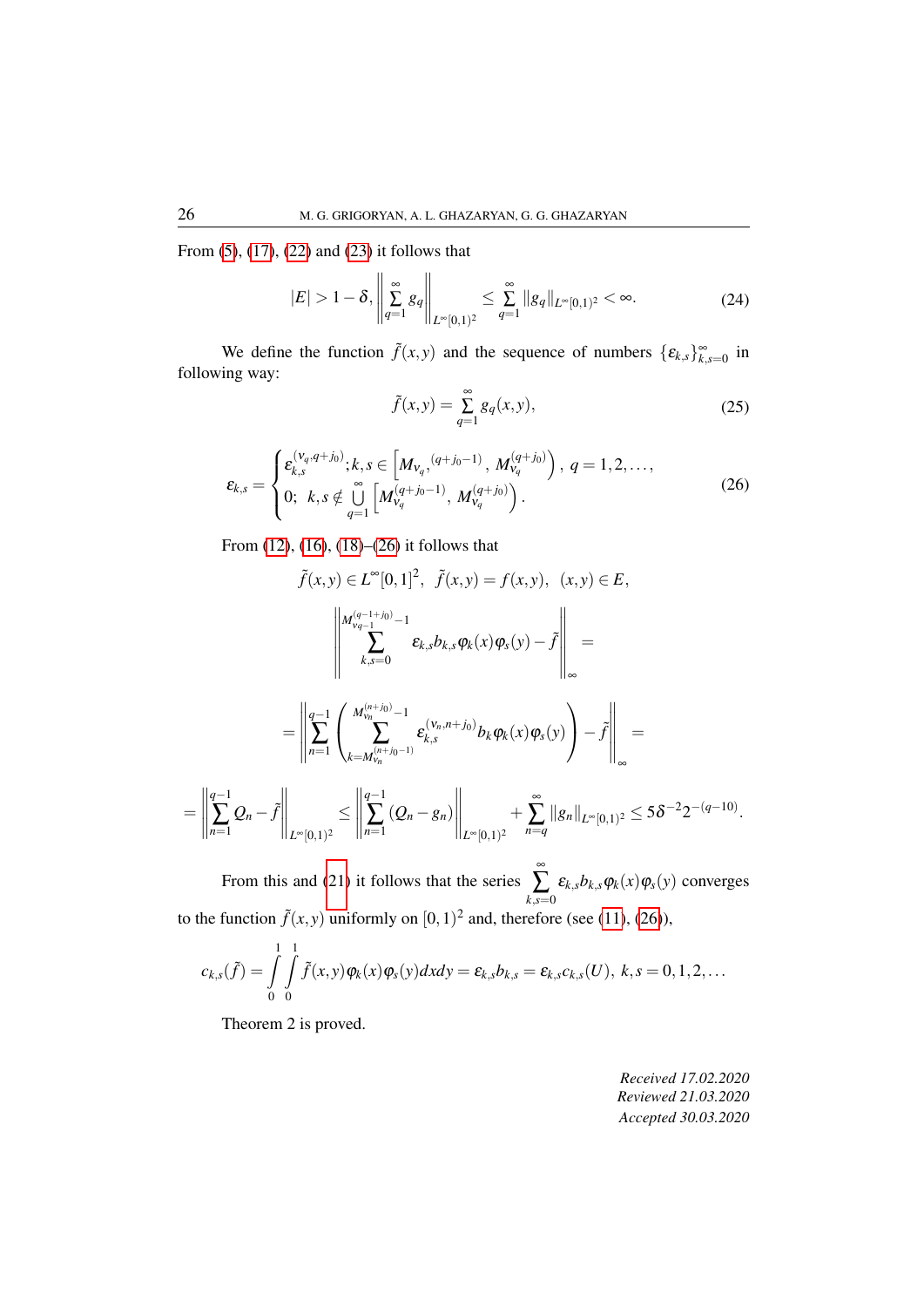#### **REFERENCES**

- <span id="page-7-0"></span>1. Birkhoff G.D. Dédonstration D'un thé oréme Élémentaire Sur Les Fonctions Entiéres. C. R. Acad. Sci. Paris, 189 (1929), 473-475.
- <span id="page-7-1"></span>2. MacLane G.R. Sequences of Derivatives and Normal Families. J. Anal. Math., 2 (1952).  $72 - 87$ .
- <span id="page-7-3"></span><span id="page-7-2"></span>3. Marcinkiewicz J. Sur Les Nombres Derives. Fund. Math., 24 (1935), 305-308.
- 4. Grosse-Erdmann K.G. Holomorphe Monster und Universelle Funktionen. Mitt. Math., Sem. Giessen., 176 (1987), 1-84.
- <span id="page-7-4"></span>5. Grigoryan M.G. On the Universal and Strong Property Related to Fourier-Walsh Series. Banach J. of Math. Anal., 11: 3 (2017), 698-712.
- 6. Grigoryan M.G., Sargsyan A.A. On the Universal Function for the Class  $L^p[0,1], p \in (0,1)$ . Journal of Func. Anal., **270**: 8 (2016), 3111-3133.
- 7. Grigoryan M.G., Galoyan L.N. On the Universal Functions. Journal of Approximation Theory, 225 (2018), 191-208.
- 8. Grigoryan M.G., Navasardyan K.A. Universal Functions in "Correction" Problems Guaranteeing the Convergence of Fourier–Walsh Series. Izv. RAN. Math., 80: 6 (2016), 1057-1083.
- 9. Grigoryan M., Grigoryan T., Sargsyan A. On the Universal Function for Weighted Spaces  $L_u^p[0,1]$ ,  $p > 1$ . Banach J. of Math. Anal., **12**: 1 (2018), 104–125.
- 10. Grigoryan M.G., Sargsyan A.A. The Structure of Universal Functions for  $L^p[0,1]$ -spaces,  $p \in (0,1)$ . Mathematics, **209** : 1 (2018), 35–55.
- 11. Grigoryan M., Galoyan L. On Fourier Series That are Universal Modulo Signs. Studia Math., 249: 2 (2019), 215-231.
- 12. Grigoryan M. Functions Universal with Respect to the Classical Systems. Adv. Oper. *Theory*, **5** (2020), 11–32. https: DOI: 10.1007/s43036-020-00051-z
- <span id="page-7-5"></span>13. Grigoryan M.G. Functions with Universal Fourier–Walsh Series. Mathematics, 211: 6  $(2020), 32 - 58.$
- <span id="page-7-6"></span>14. Carleson L. On Convergence and Growth of Partial Sums of Fourier series. Acta Math., 116 (1966), 135-157.
- <span id="page-7-8"></span><span id="page-7-7"></span>15. Riesz M. Sur Les Fonctions Conjugees. Math. Zeit., 27 (1927), 214–244.
- 16. Kolmogorov A.H. Sur Les Fonctions Harmoniques Conjugeeset Les Series de Fourier. FM, 7 (1925), 23-28.
- <span id="page-7-9"></span>17. Fefferman C. On the Divergence of Multiple Fourier Series. Bull Amer. Math. Soc.,  $77:2(1971), 191-195.$
- <span id="page-7-11"></span><span id="page-7-10"></span>18. Fefferman C. The Multiple Problem For the Ball. Ann. Math., 94: 2 (1971), 330–336.
- 19. Grigoryan M.G. On the Convergence of the Spherical Partial Sums of the Double Fourier Series in the  $p, p \, \tilde{2}208(0,1)$  Metric. *Math. Zametki*, 33 : 4 (1983).
- <span id="page-7-12"></span>20. Harris D.C. Almost Everywhere Divergence of Multiple Walsh-Fourier Series. Amer. *Math. Soc.*, **101** : 4 (1987).
- <span id="page-7-13"></span>21. Paley R.E.A.C. A Remarkable Set of Orthogonal Functions. Proc. London Math. Soc., 34 (1932), 241-279.
- <span id="page-7-14"></span>22. Walsh J.L. A Closed Set of Normal Orthogonal Functions. Amer. J. Math., 45 (1923),  $5 - 24$ .
- <span id="page-7-15"></span>23. Luzin N.N. On the Fundamental Theorem of the Integral Calculus. *Mat. Sb.*, 28 (1912), 266–294 (in Russian).
- <span id="page-7-16"></span>24. Menchoff D.E. Sur la Convergence Uniforme des Series de Fourier. Mat. Sb., 11 : 53  $(1942), 67-96.$
- <span id="page-7-17"></span>25. Grigoryan M.G. On Some Properties of Orthogonal Systems. Izv. Ross. Akad. Nauk. Ser. Mat., 57: 5 (1993), 75-105.